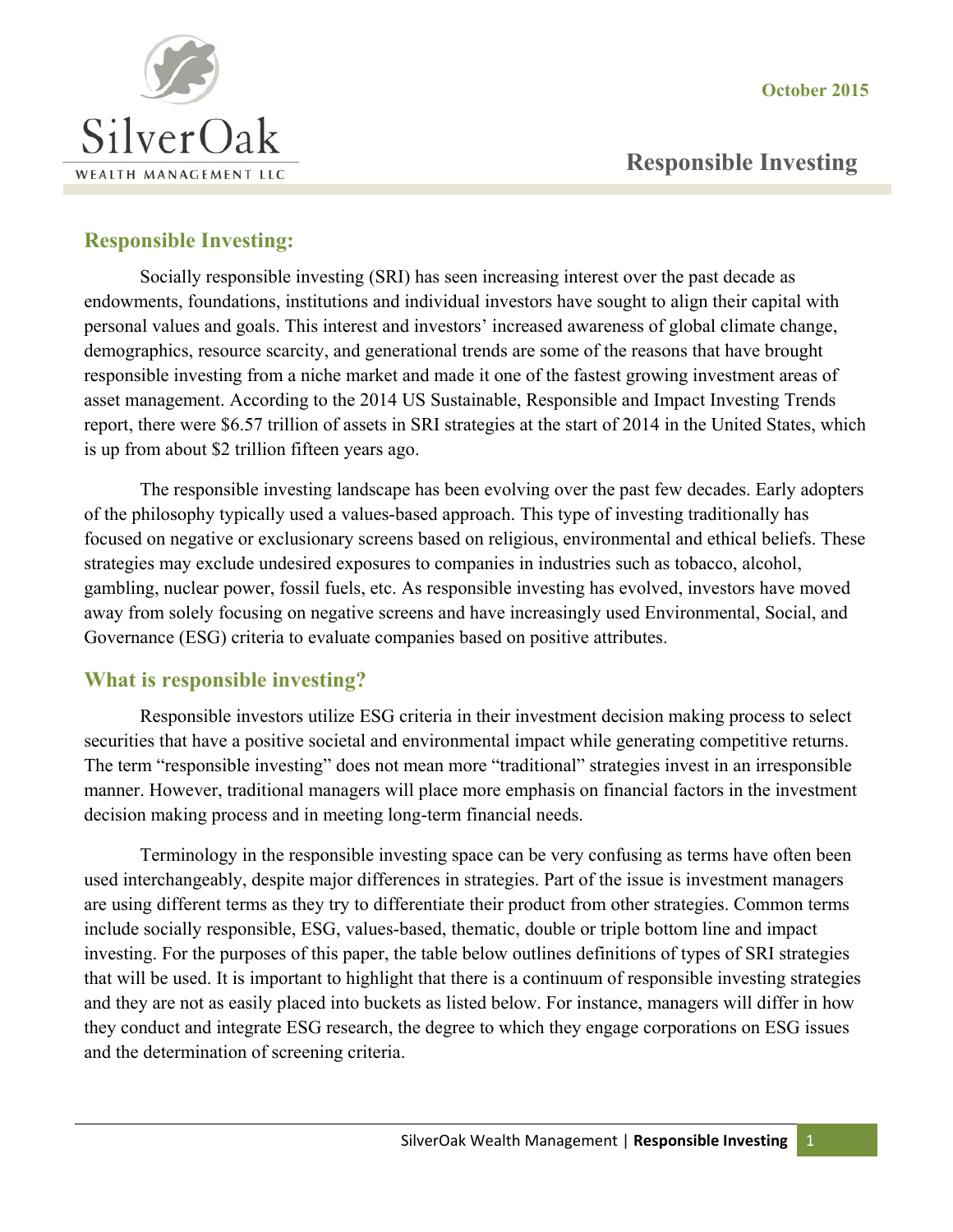|                                      | <b>Values-Based</b>                                                                                                                                                                           | <b>ESG Integration</b>                                                                                                                                 | <b>Thematic</b>                                                                           | <b>Impact</b>                                                                                                                                                                                          |
|--------------------------------------|-----------------------------------------------------------------------------------------------------------------------------------------------------------------------------------------------|--------------------------------------------------------------------------------------------------------------------------------------------------------|-------------------------------------------------------------------------------------------|--------------------------------------------------------------------------------------------------------------------------------------------------------------------------------------------------------|
| <b>Priorities</b>                    | • Screen by interests and<br>values. Avoid<br>investments in<br>potentially<br>"objectionable"<br>companies and<br>industries<br>• Not actively seeking<br>environmental and<br>social impact | • Identify managers that<br>target companies<br>whose approach to<br>environmental, social<br>or governance issues<br>creates value<br>differentiation | • Focus on themes and<br>sectors targeting<br>specific environmental<br>or social changes | • Participate in<br>investment funds that<br>focus on providing<br>capital directly to<br>private enterprises<br>structured to effect<br>positive social or<br>environmental change                    |
| <b>Characteristics</b>               | • Public equity and debt<br>• Differentiated by<br>screening criteria and<br>degree of shareholder<br>advocacy                                                                                | • Public equity and debt<br>• Differentiated by<br>manner of ESG<br>integration and degree<br>of shareholder<br>advocacy                               | • Public equity and debt<br>• Differentiated by<br>industry or sector focus               | • Private equity $&$ debt<br>• May have investor<br>restrictions<br>• Differentiated by<br>integration of financial<br>thesis and mission<br>• Might offer social<br>and/or environmental<br>reporting |
| <b>Investment</b><br><b>Examples</b> | • A mutual fund that<br>excludes tobacco or<br>firearms companies                                                                                                                             | • A mutual fund that<br>includes ESG analysis<br>as part of its<br>investment process                                                                  | • An ETF composed of<br>clean energy stocks                                               | • A private equity fund<br>focused on emerging<br>consumers or project-<br>level renewable energy<br>investment                                                                                        |

Source: Morgan Stanley

Screening for positive or negative company attributes is a key part of responsible investing. As noted above, historically many strategies have focused on exclusionary screens. More recently, managers have emphasized integrating research on ESG issues into their fundamental analysis. These managers look for companies with positive ratings on ESG issues. The graph to the right is a representation of how the level of impact intent and measurement can increase across responsible investing strategies.

The table below lists a sample of ESG factors that can be incorporated into the investment process. For instance, investors will rate companies on how environmentally friendly they are or how well they disclose data on ESG issues.



Source: "Impact Investing within the Context of Sustainable and Responsible Investing", World Economic Forum, September 2014.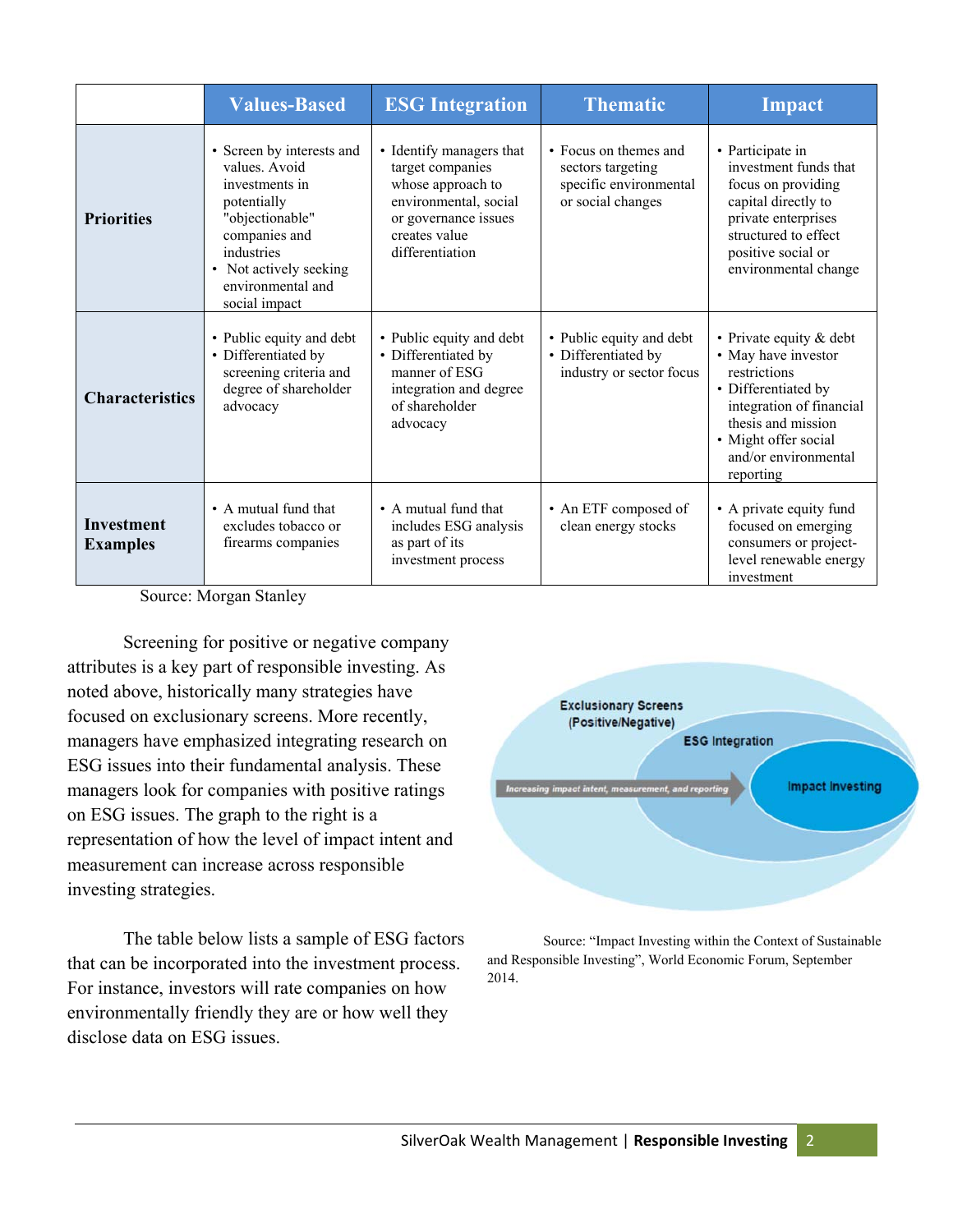### **ESG Factors**

## **Environmental**

- •Toxic emissions and waste
- •Water management
- •Regulatory compliance
- •Environmental disclosure and transparency
- •Occupational/workplace safety
- •Eco-efficiency

# **Social**

- •Product safety and quality
- •Labor management and relations
- •Workforce diversity
- •Work/life balance
- •Employee retention and training
- •Employee benefits and compensation

### **Governance**

- •Board structure and independence
- •Business ethics and competitive behavior
- •Management structure
- •Compensation policies
- •Governance guidelines
- •Transparency
- •Disclosure

 Shareholder advocacy is another way some investment managers use their holdings in a company to foster social, environmental and governance change and advise companies to adopt sustainable business models. Investors may engage company management to try and influence positive change on ESG issues such as adding environmental disclosures to financial statements or diversifying their workplace. Many investment managers will have a policy on responsible voting of proxies and not blindly siding with company management. Annual proxies are used by companies for approval of board of directors, compensation and a number of other issues.

In 2006, the United Nations along with financial institutions created the Principles for Responsible Investment to formalize ESG standards and goals. There are currently more than 1,400 signatories from over 50 countries that manage \$59 trillion of assets. Signatories have agreed to incorporate the principles into their investment process.

#### **United Nations Principles for Responsible Investment**

- 1) We will incorporate ESG issues into investment analysis and decision-making processes.
- 2) We will be active owners and incorporate ESG issues into our ownership policies and practices.
- 3) We will seek appropriate disclosure on ESG issues by the entities in which we invest.
- 4) We will promote acceptance and implementation of the Principles within the investment industry.
- 5) We will work together to enhance our effectiveness in implementing the Principles.
- 6) We will each report on our activities and progress towards implementing the Principles.

## **Does responsible investing lower returns?**

 A common concern or misperception of investors is that responsible investing strategies will have lower returns; however, this is not the case. There have been numerous studies over the past few years that have shown responsible investing does not inherently mean lower returns. In fact, many studies have shown that responsible investing may actually provide better risk-adjusted returns. Deutsche Bank and Mercer, two large financial service firms, conducted reviews of dozens of academic studies, in 2012 and 2009 respectively, and found that companies with strong ESG characteristics were positively correlated to lower cost of capital, market-based outperformance and accounting-based outperformance. In simple terms, companies with strong ESG characteristics tended to have better financial statements which lead to stronger stock market performance. Below is a graph that shows the returns of the oldest socially responsible index versus the broad market over the past 25 years. The socially responsible index actually outperformed over that time-period. Research in this space will surely continue similar to the ongoing "active versus passive" debate. However, it is safe to say that there is not negative drag from responsible investing.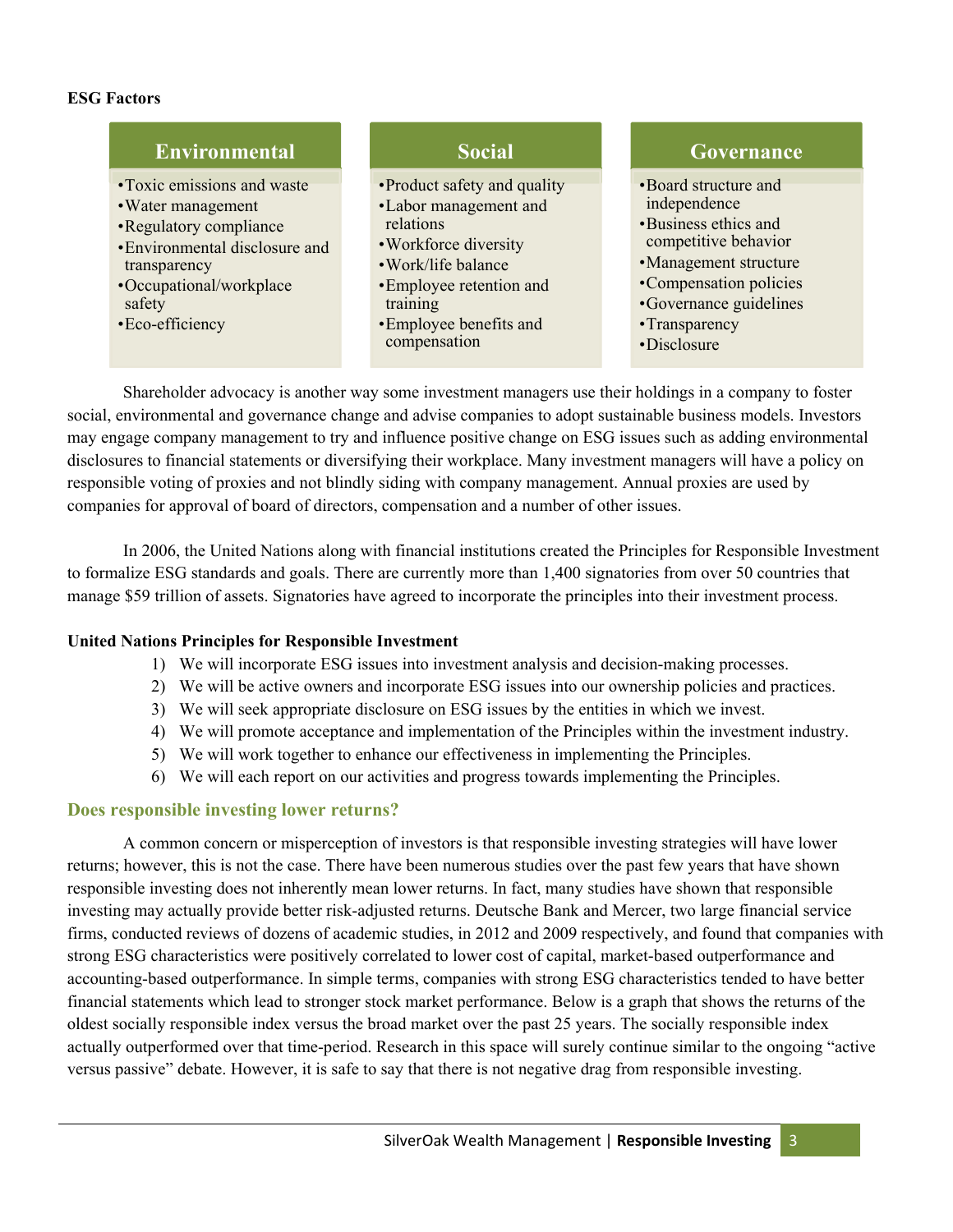

Source: Morningstar

Attributes of high quality companies such as stable earnings, strong management teams, lower cost of capital and lower debt tend to correlate with ESG factors. Companies may incur higher litigation, regulatory and remediation costs if they have substandard performance on ESG issues. Since ESG is correlated with quality, these managers may underperform near term in an environment where risk taking is rewarded, similar to traditional high quality managers. However, over the long-term, high quality companies tend to provide a better risk-adjusted return. Additionally, some SRI managers may underweight or overweight certain sectors such as energy due to their philosophy. In the shortterm, if certain sectors are strongly outperforming or underperforming these managers may have investment performance out of sync with the broad market. Ultimately, the performance of an active fund will be determined by the skill, process and stock-picking of the manager.

## **Challenges for the space:**

Despite progress in the responsible investing space, there are still implementation challenges. While there are more investment options for responsible investing than a decade ago, there is still a limited universe of managers that run specific SRI strategies, especially those with a longer track-record. In addition, creating a diversified portfolio made entirely from SRI strategies can be difficult. There are many options in large cap equities but there are fewer managers in other categories such as small cap, international, emerging markets, fixed income, etc.

Another challenge for the segment is the measurement of impact and reporting of ESG issues. Financial institutions and corporations are working together to provide more transparency for investors on ESG topics. Corporations have found that improving on ESG issues not only improves their public image but can have a positive impact on financial performance. By utilizing their resources more efficiently and incorporating renewable energy sources, they are able to reduce expenses. While many companies see the benefit of improving on ESG issues, it can be difficult and expensive to implement. Companies are trying to publish more ESG metrics such as carbon footprint in their financial statements for transparency; however, currently many companies have limited disclosures as they can be difficult to quantify. Data on ESG factors and company ratings is becoming more accessible as there are more research firms providing ESG ratings but this research area is still in its infancy.